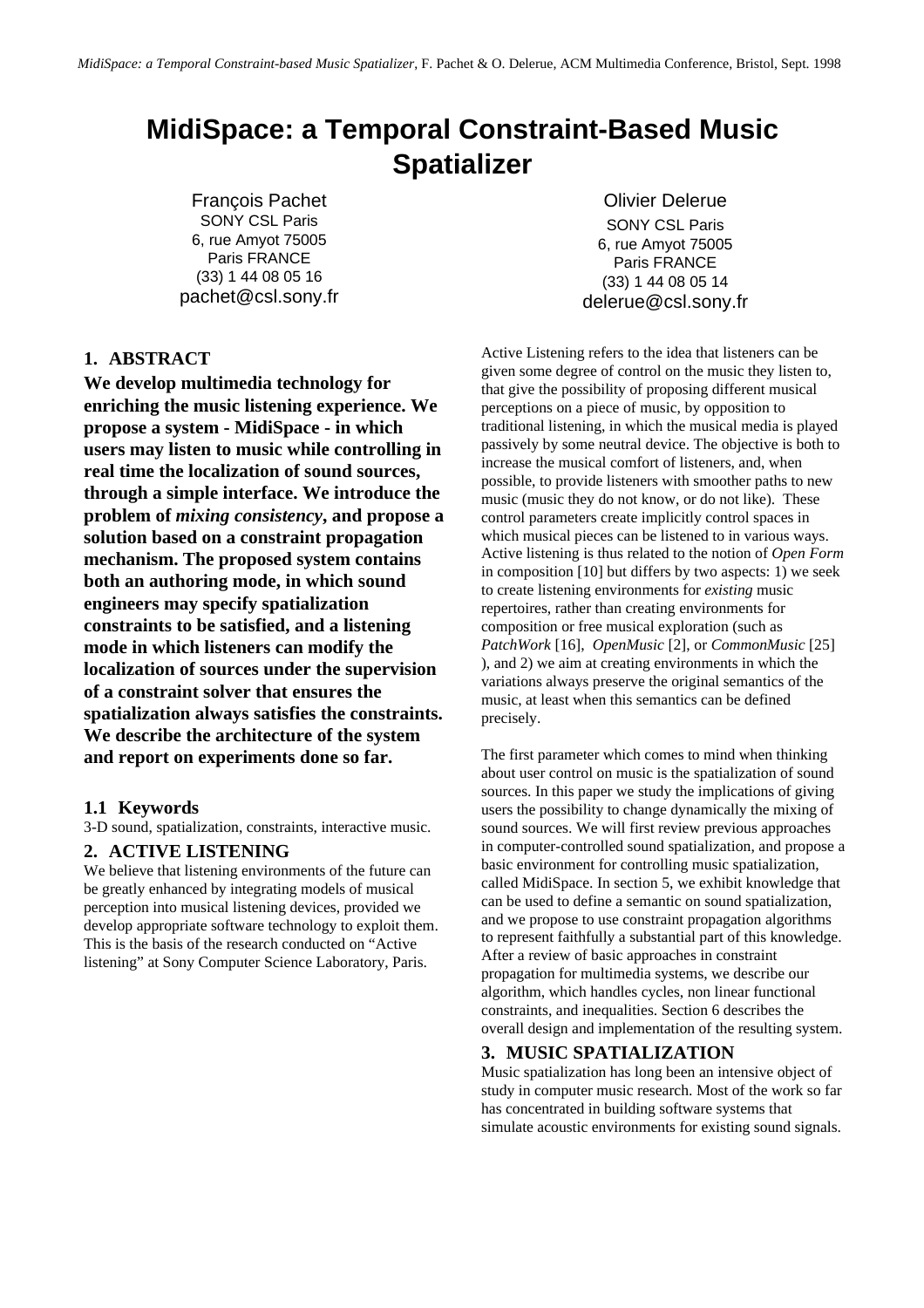These works are based on results in psychoacoustics that allow to model the perception of sound sources by the human hear using a limited number of perceptive parameters [8]. These models have led to techniques allowing to recreate impression of sound localization using a limited number of loudspeakers. These techniques typically exploit difference of amplitude in sound channels, delays between sound channels to account for interaural distances, and sound filtering techniques such as reverberation to recreate impressions of distance. For instance, The *Spatialisateur IRCAM* [15] is a virtual acoustic processor that allows to define the sound scene as a set of perceptive factors such as azimuth, elevation and orientation angles of sound sources relatively to the listener. This processor can adapt itself to any sound reproduction configuration, such as headphones, pairs of loudspeakers, or collections of loudspeaker. Other commercial systems with similar features have recently been introduced on the market, such as Roland *RSS*, the *Spatializer* (Spatializer Audio Labs) which allows to produce a stereo 3D signal from an 8-track input signal controlled by joysticks, or Q-Sound labs's *Q-Sound*, which builds extended stereophonic image using similar techniques. This tendency to propose integrated technology to produce 3D sound is further reflected, for instance, by Microsoft's DirectX API now integrating 3D audio.

These sound spatialization techniques and systems are mostly used for building various virtual reality environments, such as the Cave or *CyberStage* [9], [10]. Recently, sound spatialization has also been included in limited ways in various 3D environments such as *Community Place*'s implementation of VRML [17], or  $ET++ [1].$ 

Based on these works, we are interested in exploiting spatialization capabilities for building richer listening environments. A main point of concern is to maintain some sort of consistency of musical pieces, while allowing the user to navigate freely in a control space. We will first describe our system MidiSpace, which precisely allows user to control in real time spatialization of sound sources, without any restriction. In section 5, we will show how to add some semantics to limit the range of user actions in a meaningful way.

## **4. THE BASIC MIDI SYSTEM**

MidiSpace is a software system that embodies our ideas in active listening and user controlled music spatialization.

# **4.1 Overview**

MidiSpace is a real time player of Midi files which allows users to control in real time the localization of sound sources through a 2D interface (extensions to audio and

3D are discussed in 7). MidiSpace takes as input arbitrary Midi files [14]. The basic idea in MidiSpace is to represent graphically sound sources in an editor, as well as an avatar that represents the listener itself. In this editor, the user may either move its avatar around, or move the instruments themselves. The relative position of sound sources and the listener's avatar determine the overall mixing of the music, according to simple geometrical rules illustrated in Figure 1. The 2D interface of MidiSpace is represented in Figure 2. Additional features such as muting sources are provided but not discussed here. The real time mixing of sound sources is realized by sending Midi volume and panoramic messages. More details on the implementation are given in section 6.



**Figure 1. Volume of sound\_source<sup>i</sup> = f(distance(graphicalobject<sup>i</sup> , listener\_avatar)). f is a function mapping distance to Midi volume (from 0 to 127). Stereo position of sound source i = g(angle(graphical\_Object<sup>i</sup> , listener\_avatar)), where angle is computed relatively to the vertical segment crossing the listener's avatar, and g is a function mapping angles to Midi panoramic positions (0 to 127).**



**Figure 2. The 2D Interface of MidiSpace. Here, a tune by Bill Evans (Jazz trio) is being performed.**

It is important to understand here the role of Midi in this research. On the one hand, there are strong limitations of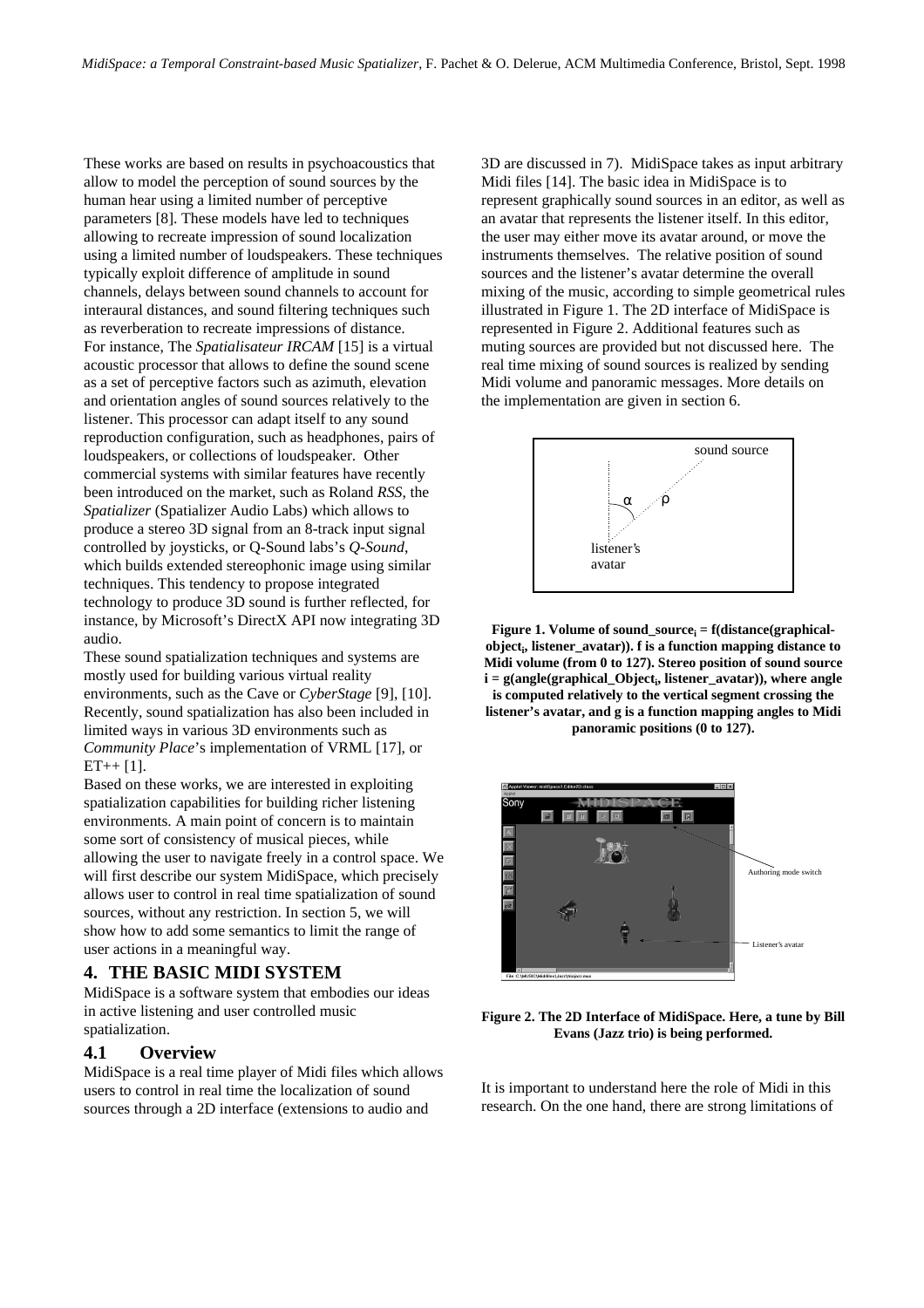using Midi for spatialization *per se*. In particular, using Midi panoramic and volume control changes messages for spatializing sounds does not allow to reach the same level of realism than when using other techniques (delays between channels, digital signal processing techniques, etc.), since we exploit only difference in amplitude in sound channels to recreate spatialization. However, this limitation is not important for two reasons : 1) this Midibased technique still allows to achieve a reasonable impression of sound spatialization which is enough to validate our ideas, and 2) more sophisticated techniques for spatialization can be added in MidiSpace, independently of its architecture (see section 7 about the extension to audio files).

# **4.2 The Temporal Aspect of MidiSpace Interaction**

## *4.2.1 Annotations and Representation of Content*

The need for representing and exploiting representation of content in multimedia systems is now widely acknowledged. The Mpeg7 project for instance aims at standardizing content representation of multimedia documents for future multimedia applications. Other standards in use or in progress are more dedicated to musical information, such as SMDL or HyTime. However, these formats are not primarily designed for real time applications.

In MidiSpace, we developed a simple format for representing annotations on musical pieces, that can be interpreted in real time to influence the spatialization. Examples of annotations useful for spatialization are : the structure of the musical piece (how a piece is divided into various segments such as introduction, chorus, coda, etc.), harmonic information (e.g. the chord sequence associated with the music), analytical information (e.g. the underlying keys or tonalities), etc. Our format is based on a time-tagged attribute/value representation. The time information is expressed in musical beats, and is therefore independent of the tempo. For instance, the structure of the musical piece illustrated in Figure 2 looks as follows:

| [structure]      |            |                                                    |
|------------------|------------|----------------------------------------------------|
| $start=1.000$    | $dur = 8$  | $type=Introduction\ instr=piano$                   |
| $start = 9.000$  | $dur = 32$ | $type = Exposition$ instr=piano                    |
| $start = 41,000$ | $dur = 32$ | $type = Exposition$ instr=piano                    |
| $start = 73.000$ |            | $dur = 64$ type=Chorus instr=piano                 |
|                  |            | start=137.000 $dur=32$ type=Exposition instr=piano |
|                  |            | start=169.000 $dur=32$ type=Exposition instr=piano |

*start=201.000 dur=8 type=Coda instr=piano …*

#### **Figure 3. Structure of a musical piece. Start time and durations are expressed in musical beats.**

Similarly, the harmonic information is represented as a chord sequence, and is illustrated in Figure 4. Chords are represented using a format derived from the chord format of SMDL [23], [24], and adapted for tonal popular music (Jazz, rock, pop) tunes. Chord sequences are divided into parts (such as A, B, C), and the overall structure of the chord sequence is described in terms of these parts (e.g. AABA). This harmonic information is typically used for analytical process, such as harmonic analysis [20]. In our context, this information can also be used to emphasize particular musical segments, e.g. for pedagogical purposes.

```
[chordSequence]
parts = A, B
structure = AABA
begin part A
start=1.000 dur=4 chord = Bb maj7
start=5.000 dur=4 chord = Eb maj7
start=9.000 dur=4 chord = D min 7
start=13.000 dur=4 chord = G 7
start=17.000 dur=4 chord = C min
start=21.000 dur=4 chord = G 7
end part A
begin part B
start=1.000 dur=4 chord = C min
start=5.000 dur=4 chord = F 7
start=9.000 dur=4 chord = C min 7
…
```
#### **Figure 4. A Chord sequence annotation**

## *4.2.2 Authoring Mode*

The existence of annotations makes it necessary to differentiate between two modes in MidiSpace: an *authoring* mode, in which the user may create annotations, and a *listening* mode, in which the annotation are used for spatialization. The switching between these two modes is triggered by a simple icon (see Figure 2). The only difference between the two modes is a facility to record, while playing, the user actions which generate annotations files. The user actions are analyzed in real time, and produce annotations in a format similar to the one described in the preceding sections. The recorded information is movements of sound sources, as illustrated in Figure 5. A specific editor of temporal structures (not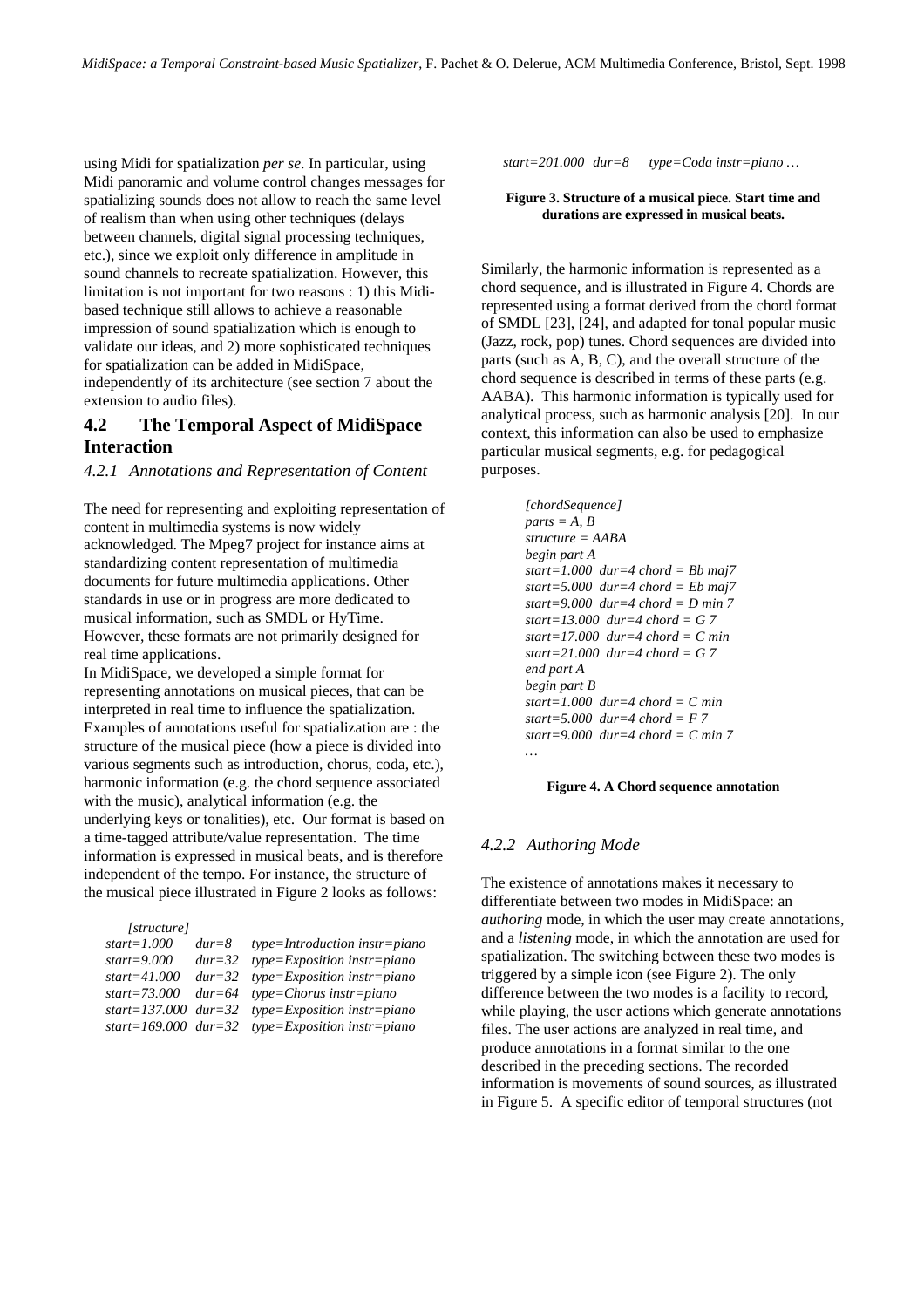represented here) allows to edit manually the information once recorded.

```
[movements]
startBeat=7.692 duration=0 instr=bass x=127 y=329
startBeat=7.698 duration=0 instr=bass x=127 y=329
startBeat=7.881 duration=0 instr=bass x=127 y=329
startBeat=8.067 duration=0 instr=piano x=127 y=329
startBeat=8.214 duration=0 instr=piano x=127 y=329
startBeat=8.463 duration=0 instr=piano x=127 y=329
startBeat=8.631 duration=0 instr=piano x=127 y=329
startBeat=9.36 duration=0 instr=bass x=127 y=329
startBeat=9.531 duration=0 instr=bass x=127
y=329…
```
#### **Figure 5. Temporal information representing movements of musical sources are represented as annotations.**

The architecture of MidiSpace is illustrated in Figure 6. It mainly consists in a real time player which takes as input a musical data (a Midi file in the current version), and an annotation file containing all the annotations pertaining to the musical piece.



**Figure 6. On the left, the architecture of MidiSpace in the listening mode. On the right, the architecture in authoring mode: the main output is an annotation file, which can be used in the listening mode by users.**

The system described here has been fully implemented. Experiments conducted on various users have brought to evidence the need of including semantic information to our system. The next section introduces the semantic

information we attempted to represent in the context of MidiSpace: mixing consistency.

# **5. INTRODUCING MIXING CONSISTENCY IN MIDISPACE**

The notion of musical semantics in general has been extensively debated (see e.g. [18]). Without committing to a particular general semantic theory of music, we believe that it is possible to define a reasonable and pragmatic notion of musical semantics in the context of interactive systems, based on the properties of the navigational spaces that may be enforced automatically. The main claim of this paper is that in the context of spatialization, this semantics may be represented as a set of properties imposed on the overall mixing, and that these properties may in turn be represented as constraints between the sound sources and the listener's avatar. Moreover, we propose to represent these constraints as annotations, to be defined in real time, in order to produce dynamically evolving navigational spaces.

# **5.1 Mixing Consistency**

The knowledge of the sound engineer is difficult to explicit and even more to represent as a whole. Its basic actions are modifications of mixing consoles controls, such as faders. However, mixing involves a set of actions that can often be defined as compositions of these atomic actions. For instance, sound engineers use knowledge on sound energy to ensure that the overall energy level of the recording always lies between reasonable boundaries. One effect of this property is that sound levels are usually not set independently of one another. Typically, when a fader is raised, another one, (or a group of other faders) should be lowered. Conversely, several sound sources may be logically dependent. For instance, the rhythm section may consist in the bass track, the guitar track and the drum track. Other typical mixing action is to assign boundaries to instruments or groups of instruments, and so forth. The main proposal of this paper is to show how to encode this type of knowledge on sound spatialization as constraints, which are interpreted in real time by a constraint propagation algorithm, in the context of MidiSpace. We will first review the main approach in constraints for multimedia systems, and then give examples of typical constraints we need to represent. These examples in turn determine the requirements for the solving algorithm. We then propose an algorithm which achieves some of these requirements.

## **5.2 Constraints for Interactive Systems**

Constraints may be defined as relations between objects that should always be satisfied. Constraints are interesting because they are stated declaratively by the programmer, thereby avoiding him to program complex algorithms.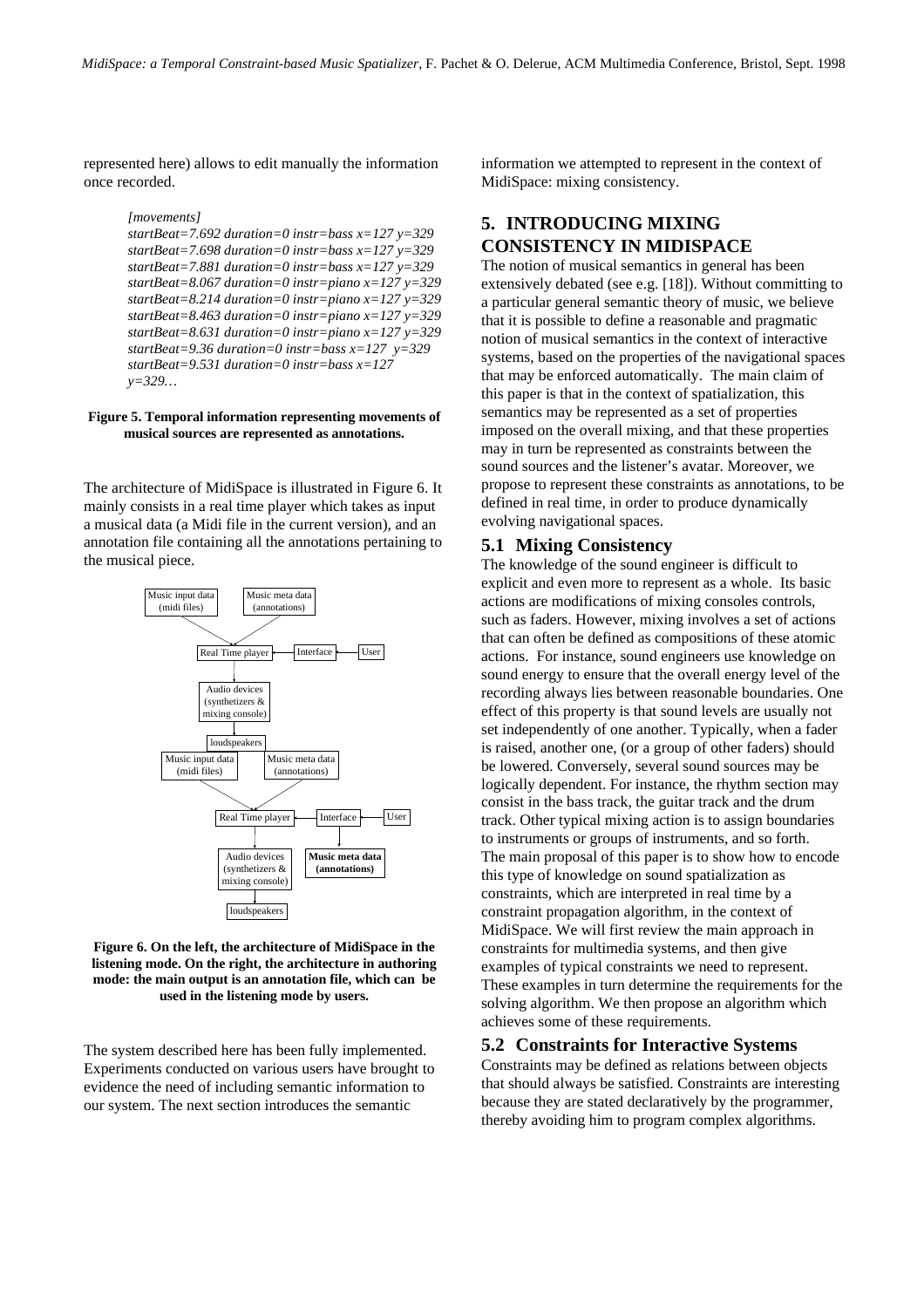Constraint techniques are traditionally divided into two categories: constraint satisfaction algorithms (CSP) and constraint propagation algorithms. CSP are used mostly for solving complex combinatorial problems, and are particularly efficient on finite domains, but are usually not usable for reactive systems, which makes them unsuitable in our context.

Constraint propagation algorithms are particularly relevant for building reactive systems (see e.g. [12] for a review), typically for layout management of graphical interfaces, from the pioneer *ThingLab* system [6], to *Kaleidoscope* [13] and more recently *OTI Constraint Solver* [4]. Currently, the choice of a constraint algorithm depends on the nature of constraints, and the nature of constraint sets. One can roughly divide constraint propagation systems into three families : 1) simple algorithms, based on propagation of degrees of freedom, but usually limited to acyclic dataflow constraints, such as *DeltaBlue* [22] or *QuickPlan* [26], 2) specific algorithms addressing particular classes of constraints, such as the algorithm for linear constraints and inequalities proposed in [7], and 3) hybrid algorithms, such as *UltraViolet* [5] or *DETAIL* [11], that attempt to cover all cases by using specialized and cooperating subsolvers.

In the next section we describe the constraints required for MidiSpace, and conclude on the requirement of the constraint propagation algorithm. In section 5.4 we will describe the algorithm designed to solve these constraints efficiently.

## **5.3 Constraints and Mixing Consistency**

This section describes the main constraints needed to define mixing consistency in MidiSpace. Constraints are defined by relations holding on variables. We will first describe the variables needed, and then the relations.

## *5.3.1 MidiSpace Variables*

In MidiSpace, the variables are the following. First there are as many variables as sound sources on the interface. More precisely, each sound source is represented by a

point  $p_i$ , i.e. two integer variables (one for each coordinate):

 $p_i$ , where  $p_i = \{x_i, y_i\}$  with  $x_i, y_i \in [1, 1000]$  (a typical screen).

Moreover, there is one variable representing the position of the listener's avatar, itself consisting of two integer coordinate variables:

*l*, where  $l = \{x_l, y_l\}$  with  $x_l, y_l \in [1, 1000]$ .

## *5.3.2 MidiSpace Constraints*

Most of the constraints on mixing involve a collection of sound sources and the listener. We describe here the most useful ones.

#### • Constant Energy Level

The simplest constraint is the constraint stating that the energy level between several sound sources (*i = 1, .., n*) should be kept constant. According to our model of sound mixing, this constraint can be stated between variables *pi,*  $i = 1, \ldots, n$  as follows:

$$
\prod_{i=1}^n \|p_i - l\| = Cte
$$

Intuitively, it means that when one source is moved toward the listener, the other sources should be "pushed away", and vice-versa. The constant value on the righthand side of the constraint is determined by the current values of  $p_i$  and  $l$  when the constraints are defined. In practice, the total energy level may be approximated by a linear expression, yielding:

$$
\sum_{i=1}^{n} \|p_i - l\| = Cte
$$

Note that this constraint is non linear. Moreover, the constraint is not functional, except in the case of two sources only.

#### • Constant Angular Offset

This constraint is the angular equivalent of the preceding one. It expresses that the spatial organization between sound sources should be preserved, i.e. that the angle between two objects and the listener should remain constant. It can be stated between variables  $p_1$  and  $p_2$  as follows:

$$
(p_1, \hat{l}, p_2) = Cte
$$

The constraint is generalized to a collection of objects between variables  $p_1, \ldots, p_i, \ldots, p_n$ .

$$
(p_1, \hat{l}, p_2) = Cte_{1,2}; (p_1, \hat{l}, p_i) = Cte_{1,i}; (p_1, \hat{l}, p_n) = Cte_{1,n}
$$

#### • Constant Distance Ratio

The constraint states that two or more objects should remain in a constant distance ratio to the listener:

$$
||p_1 - l|| = \alpha_{1,2} ||p_2 - l||
$$

This constraint can be generalized to *n* objects and the listener:

$$
\forall i, j \leq n : \|p_i - l\| = \alpha_{i,j} \|p_j - l\|
$$

• Radial Limits of Sound Sources

This constraint allows to impose radial limits in the possible regions of sound sources. These limits are defined by circles whose center is the listener's avatar (as represented graphically in Figure 8).

$$
|p_i - l| \ge \alpha_{\inf} \text{ (lower limit)}
$$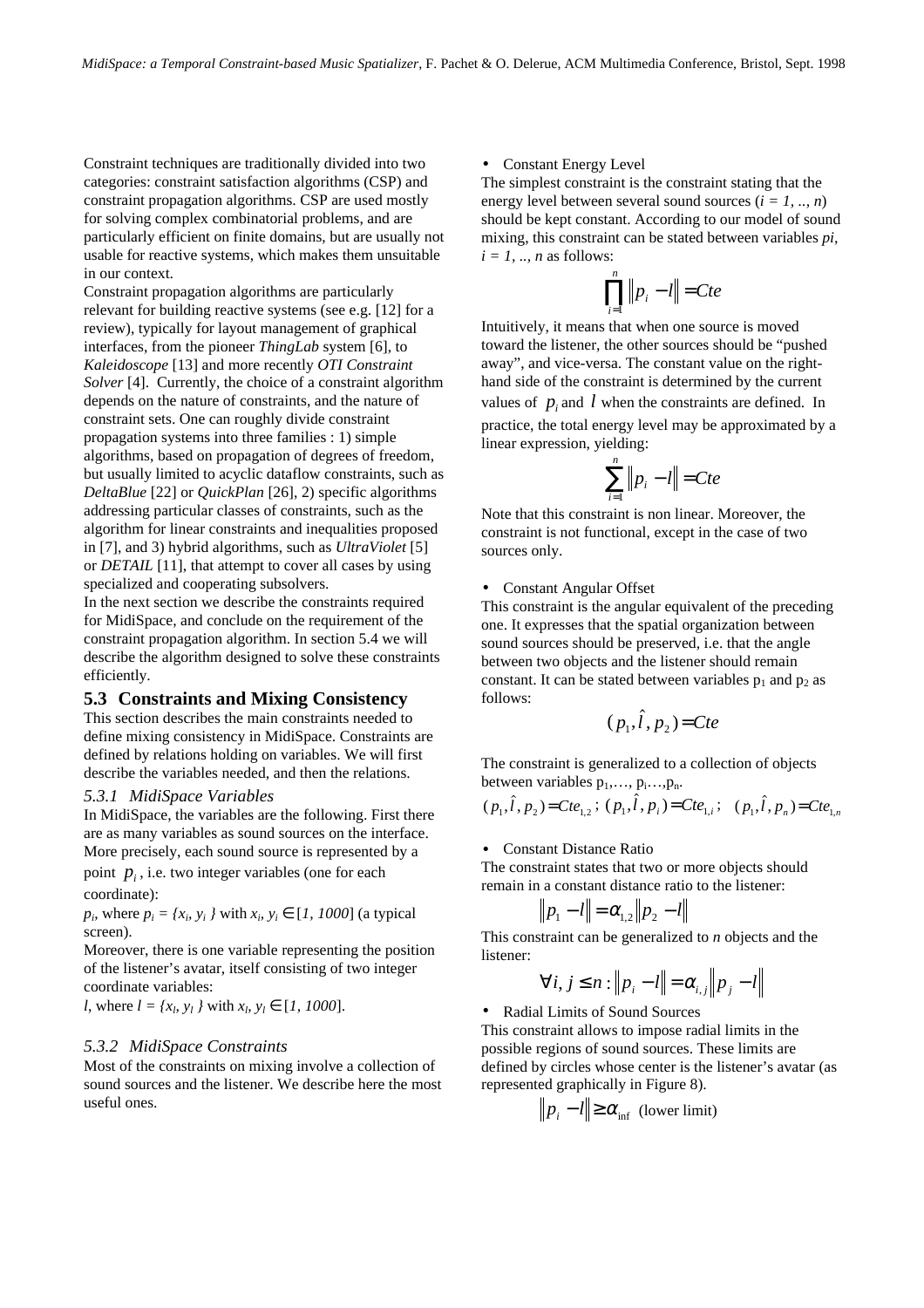$$
\|p_i - l\| \le \alpha_{\sup} \quad \text{(upper limit)}
$$

#### • Grouping constraint

This constraint states that a set of *n* sound sources should remain grouped, i.e. that the distances between the objects should remain constant (independently of the listener's avatar position):

$$
\forall i, j \le n : \left(x_i - x_j\right) = Ctx_{i,j} \text{ and}
$$

$$
\left(y_i - y_j\right) = Cty_{i,j}
$$

## *5.3.3 More complex constraints*

Other typical constraints include symbolic constraints, holding on non geographical variables. For instance, an "Incompatibility constraint" imposes that only one source should be audible at a time : the closest source only is heard, the others are muted. This constraint cannot be expressed as a relation between coordinates. More complex constraints include the "Equalizing constraint", which states that the frequency ratio of the overall mixing should remain within the range of an equalizer. For instance, the global frequency spectrum of the sound should be flat.

## **5.4 Constraint algorithm**

The examples of constraints given above show that the constraints have the following properties:

- the constraints are not linear. For instance, the constant energy level (between two or more sources) is not linear. This prohibits the use of simplex-derived algorithms, such as [7].
- The constraints are not all functional. For instance, geometrical limits of sound sources are typically inequality constraints.
- The constraints quickly induce cycles. For instance, a simple configuration with two sources linked by a constant energy level constraint and a constant angular offset constraint already yields a cyclic constraint graph.

There is no general algorithm, to our knowledge, which handles non linear, non functional constraints with cycles. *Indigo* [3] is an algorithm for functional constraints with inequalities, but does not handle cycles. Conversely, cycle solvers such as *Purple* (linear constraints) and *DeepPurple* for linear inequalities [5], do not handle non linear constraints. The general solution as proposed in the literature consists in using hybrid algorithms such as *Detail* or *UltraViolet* as mentioned in section 5.2. However, these algorithms add a considerable level of complexity: they are difficult to implement and tune, and may have unexpected behavior [3].

Instead, we designed a simple propagation algorithm which implements only a part of our requirements, but with predictable and reactive behavior. The current algorithm we use is based on a simple propagation scheme, and allows to handle functional constraints, inequality constraints. It handles cycles simply by checking conflicts. Each variable  $\nu$  is associated to the set of constraints holding on it (predicate *constraints(v)*). Each functional constraint has a set of methods, used to compute values of output variables from values of input variables. The algorithm is triggered by the modification of one variable, and is described below:

```
// Each variable holds a list of constraints, and each
// constraint holds the list of its variables
// The propagation depends on the type of the constraint
propagate (Constraint c, Variable v)
    if c is functional : propagateFunctional(c, v)
    if c is inequality: propagateInequality(c, v)
propagateFunctionalConstraint(Constraint c, Variable v)
    result = true
   for each variable v' in c. variables, such as v' \neq v,
       new-value = perform-method (v', v, v.new-value)
result = result && perturbate(v', new-value, c )
   endfor
   return result
// Inequality constraints are just checked
propagateInequalityConstraint(variable v , perturbation v-
perturbation )
   return c.isSatisfied()
// Each variable holds a value (actual current value), and a
// new-value, which represents a perturbation, either triggered
// by the user or computed
perturbate(Variable v, Value new-value, Constraint c)
   result = true
    if v.value ≠ v.new-value // v has already been perturbated
       //perturbation is the same
       return (v.new-value = new-value)
   endif
   v.new-value= new-value
    for each constraint c' in v.constraints such as c' != c
       result = result && propagate(c', v)
    enfor
```
return result

#### **Figure 7. Propagation algorithm of MidiSpace**

# **5.5 The interface**

The interface for setting constraints is straightforward: each constraint is represented by a button, and constraints are set by first selecting the graphical objects to be constrained, and then clicking on the appropriate constraint button. Constraints themselves are represented by a small ball, whose color depends on the constraint's type, linked to the constrained objects by lines. Some constraints have specific behavior, such as "limit constraints", which show a circle centered on the listener's avatar to display their scope (see Figure 8).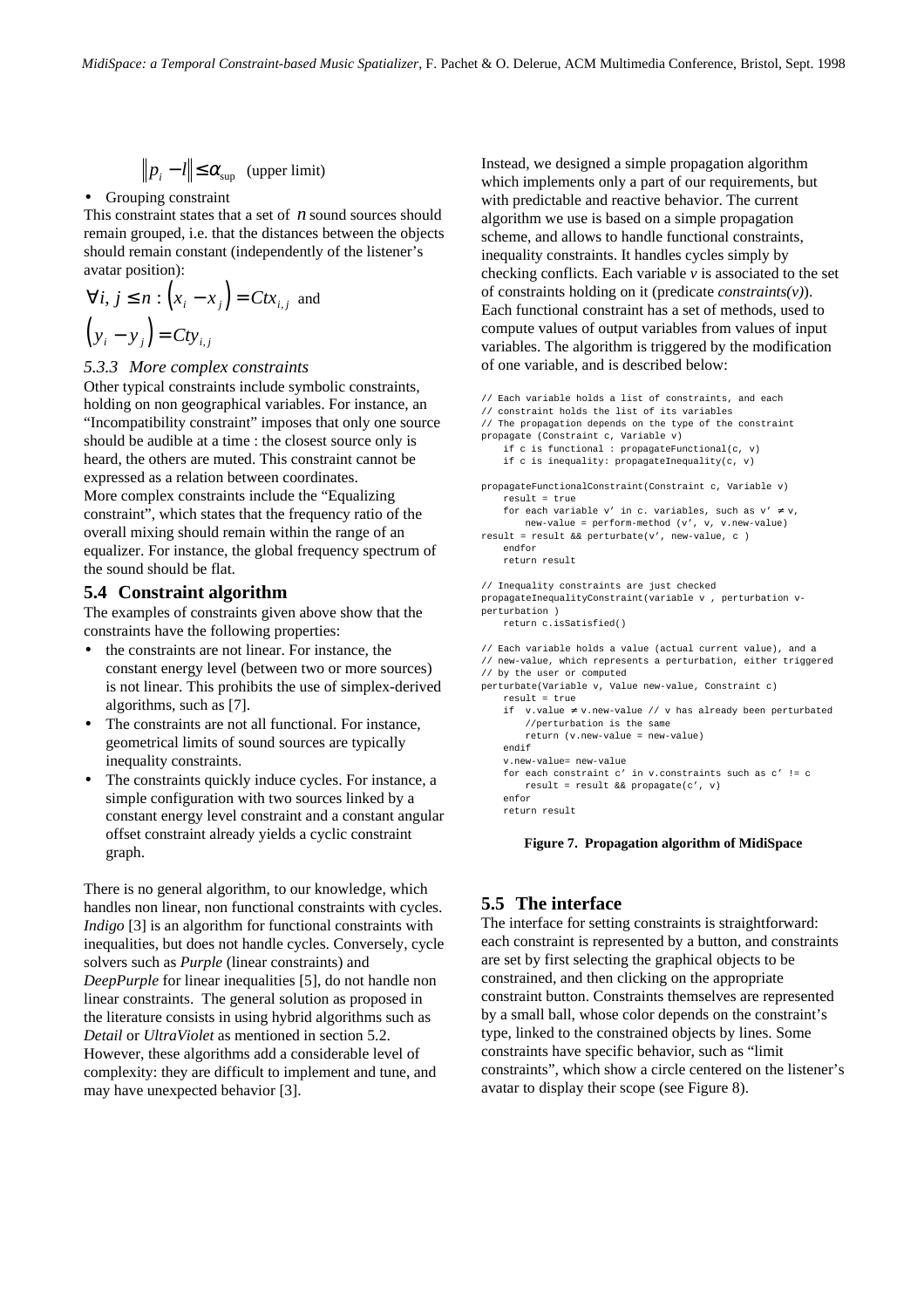

**Figure 8. The MidiSpace authoring interface for specifying mixing constraints**

Since constraints are themselves represented as graphical objects, they in turn can be constrained to form hierarchies of constrained objects. This allows, for instance, to constrain several groups of already constrained objects (as in Figure 8). Additionally, this mechanism may be used to specify higher-level specifications such as relative ambitus : constrain the upper limit and the lower limit constraints to remain grouped together, using the "constant ratio" constraint.

## **5.6 Constraints as annotations**

The final step in MidiSpace is to allow constraint sets to be dynamically created in time, to reflect changes in music. A simple way to do so is by considering constraints as particular annotations. This requires two additions to MidiSpace : 1) a format for expressing constraints compatible with our annotation format, and 2) a scheme for adding and removing constraints in real time during listening. For the moment, we experimented with a simple approach in which the format of constraints is similar to the format for other annotations, i.e. a time tag, followed by a constraint type (out of a predetermined number of constraint types), and parameters when needed. In this scheme, constraints are represented as temporal objects with a start time and a duration (see Figure 9). It is to be noted that since constraints are considered as fully-fledged objects, they also can be moved, and the movements may in turn be considered as temporal annotations.

*[constraints]*

*startBeat=7.692 duration=2000 type=CtEnergyLevel instr=bass, drums startBeat=7.698 duration=10000 type=CtEnergyLevel instr=bass, piano*

*startBeat=7.881 duration=10000 type=CtAntiRelated instr=bass, piano startBeat=8.067 duration=20000 type=CtUpperBound instr=piano parameter=45 …*

#### **Figure 9. Constraints as annotations**

The difficult part is the real time handling of the constraint set, and raises two problems:

1) the incrementality of the algorithm. The constraint propagation algorithm should be able to incrementally add or remove constraints, without having to recompute too many variables.

2) the smoothness of the interface. A main concern in building mixing interfaces is that the user should not be lost because of too sudden movements of objects. When a constraint is added, it can be the case that some objects are in positions that violate the constraint. In this case, a natural solution would be to have the objects move smoothly from the old location to the new one. This second issue is not yet handled, and is the subject of current work.

# **6. IMPLEMENTATION**

The implementation of MidiSpace consists in 1) translating Midi information and annotation files into a set of objects within a temporal framework, 2) scheduling these temporal objects using a real time scheduler.

## **6.1 The Parser**

The Parser task is to transform the information contained in the Midi file and in the annotation files into a unified temporal structure. The temporal framework we use is described in [21], an object-oriented, interval-based representation of temporal objects. In this framework, each temporal object is represented by a class, which inherits the basic functionalities from a root superclass *TemporalObject*.

One main issue the Parser must address comes from the way Midi files are organized according to the General Midi specifications. Mixing is realized by sending volume and panoramic Midi messages. These messages are global for a given Midi channel. One must therefore ensure that each instrument appears on a distinct Midi channel. In practice, this is not always the case, since Midi tracks can contain events on different channels. The first task is to sort the events and create logical melodies for each instrument. This is realized by analysing program change messages, which assign Midi channels to instruments, thereby segmenting the musical structure. The second task is to create higher level musical structures from the basic musical objects (i.e. notes). The Midi information is organized into notes, grouped in melodies. Each melody contains only the notes for a single instrument. The total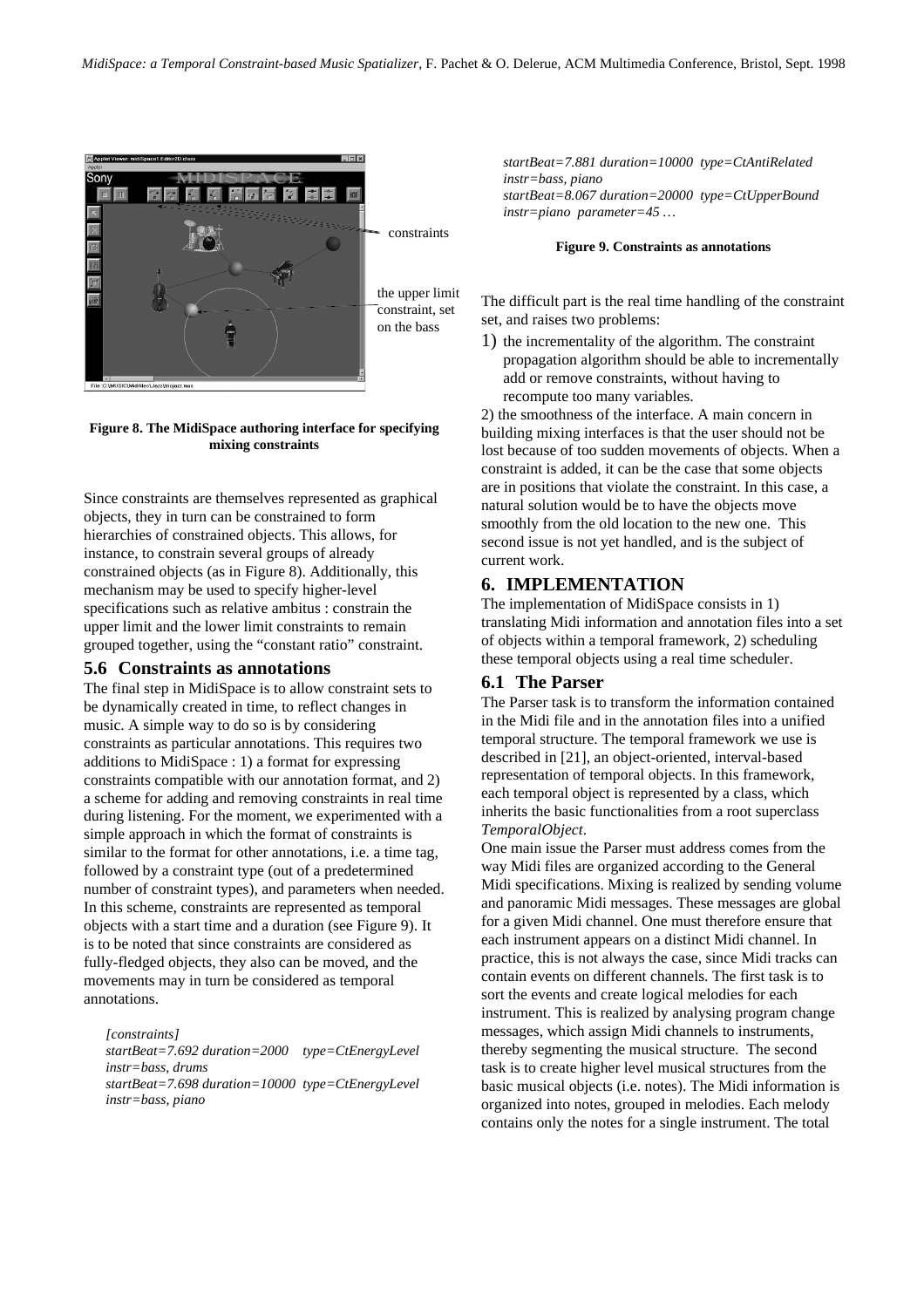piece is represented as a collection of melodies. A dispatch algorithm ensures that, at a given time, only one instrument is playing on a given Midi channel.

## **6.2 The Hierarchy of Playable Objects**

These objects represent events that can be scheduled in time. Includes both musical events, such as notes, and also more abstract events such as movements.



**Figure 10. The class hierarchy of playable objects in MidiSpace.**

# **6.3 Scheduling temporal objects**

The scheduling of MidiSpace objects uses MidiShare [19], a real time Midi operating system, with a Java API. MidiShare provides the basic functionality to schedule asynchronously, in real time, Midi events, from Java programs, with 1 millisecond accuracy. The main loop of the Midi player consists in 1) creating a task that schedules all events that fall on the current date, and 2) rescheduling the task to the next date. When an event is scheduled, it is sent the method *play(t)*, with the date as parameter. This method is implemented in all subclasses of *PlayableObject*. Note objects implement the *play(t)* method by sending an appropriate Midi message. Thanks to this representation, it is straightforward to implement dynamically changing constraint sets, by simply ensuring that constraints implement the *PlayableObject* interface, and the method *play(t)*. This method will simply add the constraint to the current constraint set at the start date, and remove it at the end date.



**Figure 11. An excerpt of the constraint hierarchy**

# **7. CONCLUSION, FUTURE WORK**

The MidiSpace system shows that it is possible to give users some degree of freedom in sound spatialization,

while preserving some semantics on the mixing of sound sources. The prototype built so far validates our approach, but future work remains to be done in several directions. First we are currently improving the constraint propagation algorithm to handle more complex constraints, such as proposed in 5.3.3. These constraints should allow users or composers to specify finer mixing configurations.

Second, we are experimenting with other interfaces for navigation. A 3D version of MidiSpace in VRML is in progress (see Figure 12), in which the VRML code is automatically generated from the 2D interface. Although the result is clearly stimulating, it is not yet fully satisfying because the 3D interface gives too little information on the overall configuration of instruments, which is a crucial parameter for spatialization, but this problem is a general problem with 3D interface, and is not specific to MidiSpace.



**Figure 12. MidiSpace/VRML on the Jazz trio.**

Finally, an audio version is in progress, to 1) enlarge the repertoire of available music material to virtually all recorded music, and 2) improve the quality of the spatialization, using more advanced techniques such as the ones sketched in Section 3.

## **8. REFERENCES**

- [1] Ackermann P., Developing object-oriented multimedia software, Dpunkt, Heidelberg, 1996.
- [2] Assayag G., Agon C., Fineberg J., Hanappe P., "An Object Oriented Visual Environment For Musical Composition", Proceedings of the International Computer Music Conference, pp. 364-367, Thessaloniki, 1997.
- [3] Borning A., Anderson R., Freeman-Benson B., "Indigo: A Local Propagation Algorithm for